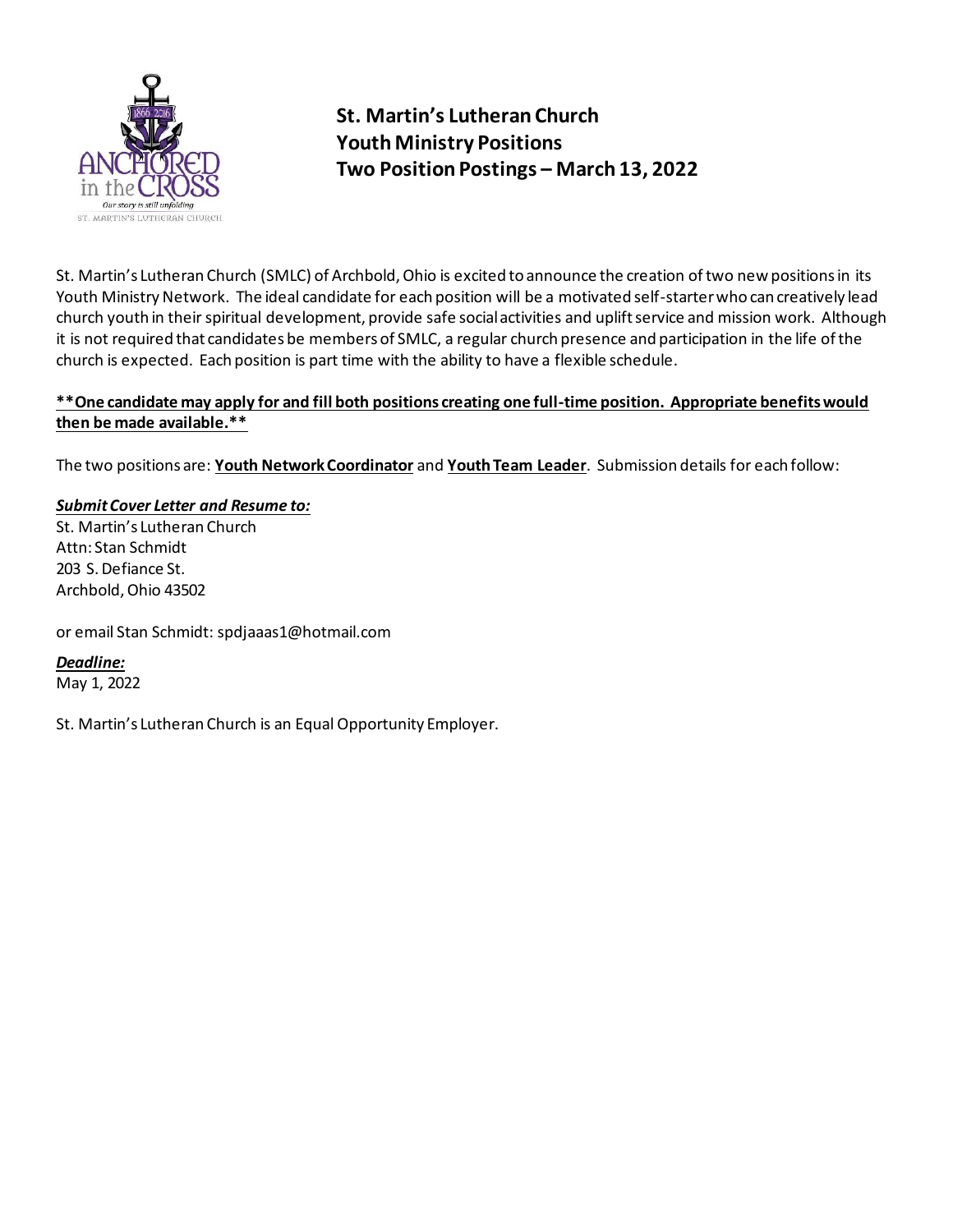

**St. Martin's Lutheran Church Youth Network Coordinator – Position 1 Position Posting – March 13, 2022**

#### *Position Description:*

St. Martin's Lutheran Church is committed to building strong relationships with youth through open communication; participation in youth activities; recognizing and supporting youth in their activities outside of the church. The Youth Network Coordinator will oversee and coordinate a faith-based social and service program for youth in Grades 5-12. Job functions include:

- Train and oversee Youth Ministry Team leader and volunteersthrough routine meetings and collaboration
- Develop programming for FROGS (Fully Relying on God Grades 5-8) and Luther League (Grades 9-12) providing year-round consistent activities that balance religious growth, social connections and service activities
- Coordinate activities for Luther League YouthGathering with Youth Team Leader
- Develop outreach programs with youth team leader for those who do not routinely participate
- Have an active, regular presence in Sunday Morning worship, defined as being a visible part of the worship life of the church. Candidate need not be a member, but regular worship participation is expected.
- Regular communication with parents of all youth, and with the Congregation about the youth program
- Submission and implementation of budget for youth program; with monthly reporting to the Church Council
- Participate in a professional continuing education or personaldevelopment
- Coordinate graduate care packages for the college students of SMLC
- Coordinate recognition and gifts with team leader for all the graduating high school students of SMLC
- Be the point person for activities related to summer Vacation Bible School working with the VBS Team Leader

#### *Qualifications:*

The Youth Network Coordinator will be a Christian with a strong commitment to following Jesus Christ and making Disciples of Christ; have the ability to relate to people of all ages and have a passion for assisting youth to grow in faith; be able to maintain confidentiality and appropriate boundaries; exhibit organization, leadership, excellent communication skills, and be able to appropriately use social media to support youth ministry. Additional qualifications include:

- Experience in leadership role with students with experience in youth ministry preferred
- High School graduate
- Must possess a valid driver's license and be insurable
- Must pass a criminal background check

#### *Additional information and Benefits:*

The Youth Network Coordinator position is a part-time salaried position, averaging 10-20 hours per week, and will be supervised by the Pastor, Deacon and other parties deemed necessary by the Church Council. The church will provide a budget for youth ministry which can be accessed for activities and the cost of continuing education.

#### *Compensation:*

This salary position will pay between \$13,000 and \$17,000 per year, to be paid on a semi-monthly salary schedule. One candidate may apply for and fill both positions creating one full-time position.

#### *Location*

The primary work location for this position will be at St. Martin's Lutheran Church. Execution of duties will require travel in the local community and surrounding area. Training and youth gatherings will require more extensive travel.